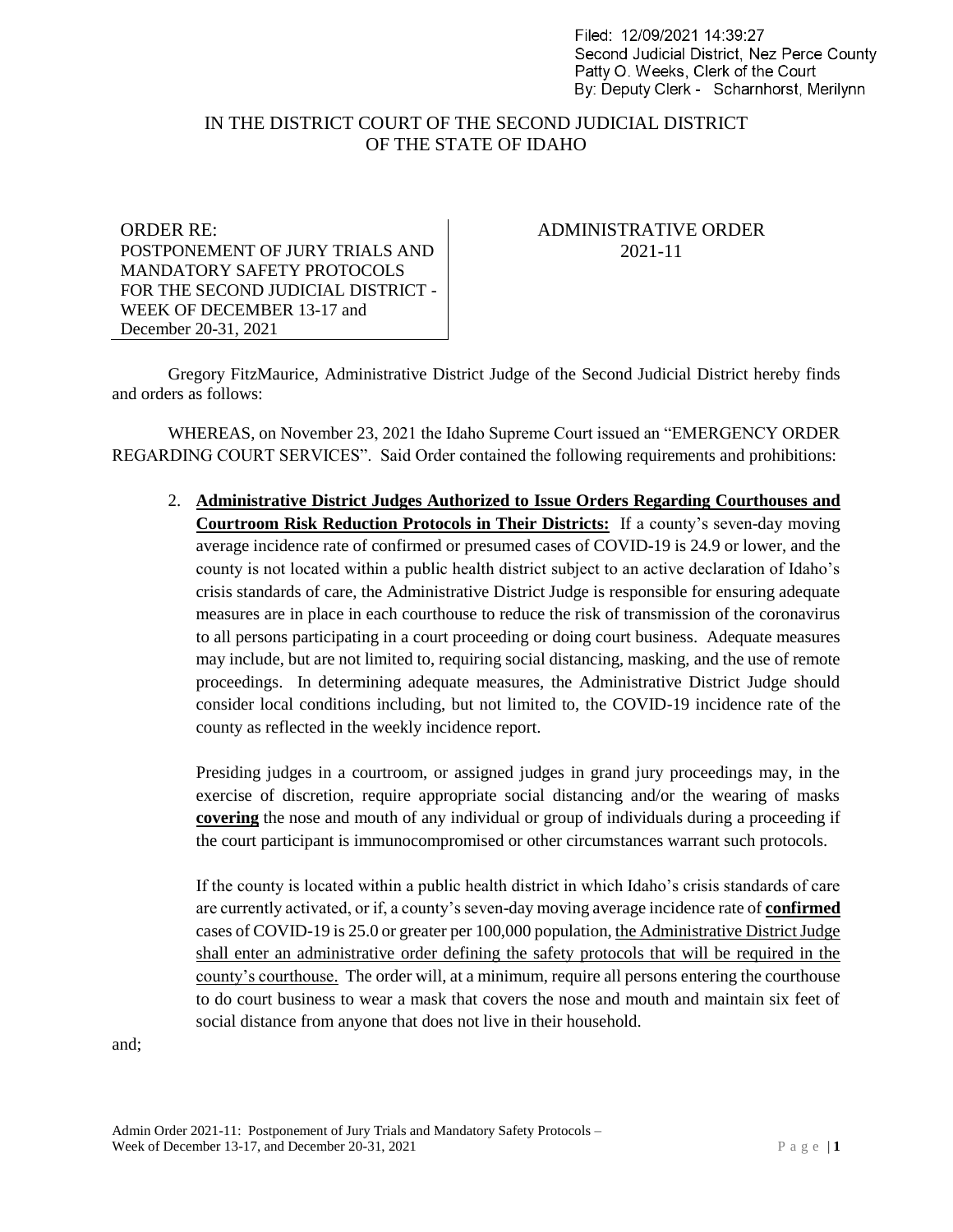- 7. **Jury Trial Postponements**: Jury proceedings, including jury trials, and grand jury proceedings, may commence anytime during a calendar week unless:
	- a. the county in which the jury trial is to be held is located in a public health district in which Idaho's crisis standards of care are activated; or
	- b. the Administrative District Judge has determined that the County in which the prospective juror has been summoned to attend court has a seven-day moving average incidence rate of confirmed or presumed cases of COVID-19 of 25.0 or greater per 100,000 population as reflected on the cases by County page of the Idaho Department of Health and Welfare's COVID-19 Data Dashboard available at [https://public.tableau.com/app/profile/idaho.division.of.public.health/viz/DPHIda](https://public.tableau.com/app/profile/idaho.division.of.public.health/viz/DPHIdahoCOVID-19Dashboard/Home)

[hoCOVID-19Dashboard/Home](https://public.tableau.com/app/profile/idaho.division.of.public.health/viz/DPHIdahoCOVID-19Dashboard/Home)

and;

8. **Other Postponements Authorized by Administrative District Judge**: Notwithstanding the conditions set forth in paragraph 7, an Administrative District Judge may, in the exercise of discretion, enter an order **prohibiting** the commencement of jury trials or the empanelment of a grand jury in a county where there are circumstances beyond the previously published incidence rates which pose a substantial increase in the health or safety risks to participants. Such an order shall be in writing and contain the factual basis for determination and shall upon entry be submitted via email to the Administrative Office of the Courts.

and;

WHEREAS, we are experiencing increased COVID-19 cases and hospitalizations in the counties listed below and our seven-day moving average incidence rate of confirmed or presumed cases of COVID-19 greater than **25.0 as of December 8, 2021**, are:

| <b>Clearwater</b> | 47.3 |
|-------------------|------|
| Lewis             | 33.5 |
| Nez Perce         | 26.9 |

and;

WHEREAS, in addition to the seven-day moving average and in accordance with paragraph number 8, the five counties in the Second Judicial District are very closely interlinked. Many of our rural counties have very low vaccination rates including some of the lowest in the state. Three of our four rural hospitals in the Second District feed directly to Kootenai Health in Kootenai County. With crisis standards of care still active in the panhandle, the Second District will continue to monitor our rural hospitals dealing with staffing shortages. If we become unable to transfer patients to Kootenai Health due to capacity issues, we may be forced to take further actions to restrict jury trials.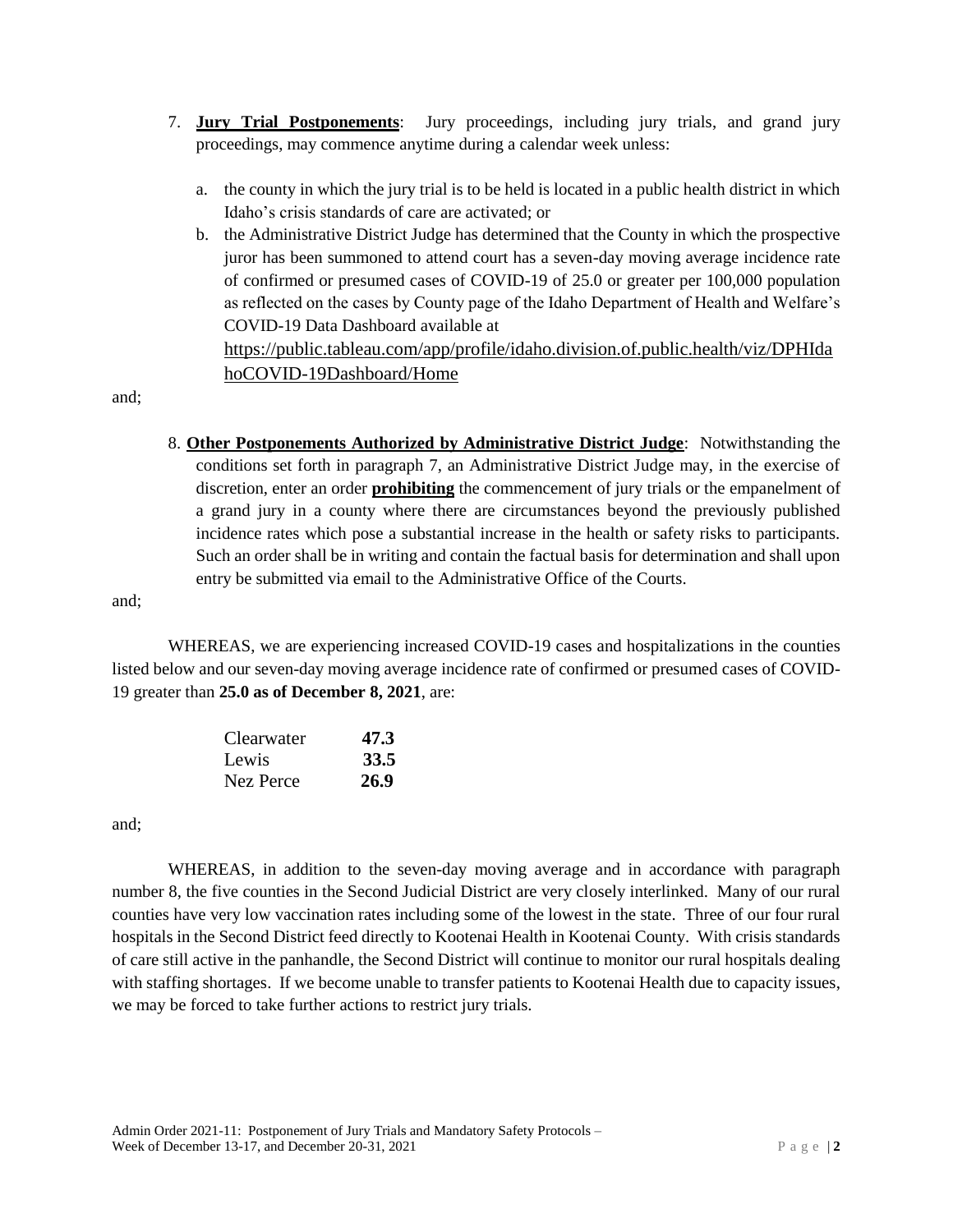IT IS HEREBY ORDERED as follows:

1. Jury Trials are suspended for the weeks of December 13-17 and December 20-31, 2021, for the following counties:

| <b>Clearwater</b> | 47.3 |
|-------------------|------|
| Lewis             | 33.5 |
| Nez Perce         | 26.9 |

2. Unless otherwise directed by the Administrative District Judge, the assigned judges have the discretion to hold proceedings/sentencings in person or remotely, i.e. with all participants utilizing remoted technologies.

IT IS FURTHER ORDERED that all persons entering Clearwater, Lewis, or Nez Perce Counties' operations area to do court business shall be subject to and maintain the following protocols:

- 3. All persons are required to wear a mask while in the court operations areas on court business.
- 4. All persons, not of the same household, must observe a minimum of six feet of social distancing from other persons.

IT IS FURTHER ORDERED that all persons entering county court operations areas in the Second Judicial District not under COVID-19 restrictions are instructed to follow the guidance as listed below:

- a. Anyone entering county operation areas to do court business are encouraged to wear masks and practice social distancing, but not required.
- b. Anyone entering courtrooms, facemasks and social distancing are at the discretion of the presiding judge.
- c. Strongly advise individuals not to enter courtrooms or approach court services areas if they:
	- i. have been asked to self-isolate by any doctor, hospital, or health agency;
	- ii. have been diagnosed with, but have not yet recovered from COVID-19; or
	- iii. are experiencing any signs or symptoms of illness including: fever, cough, shortness of breath or difficulty breathing, chills, repeated shaking with chills, muscle pain, headache, or new loss of taste or smell.